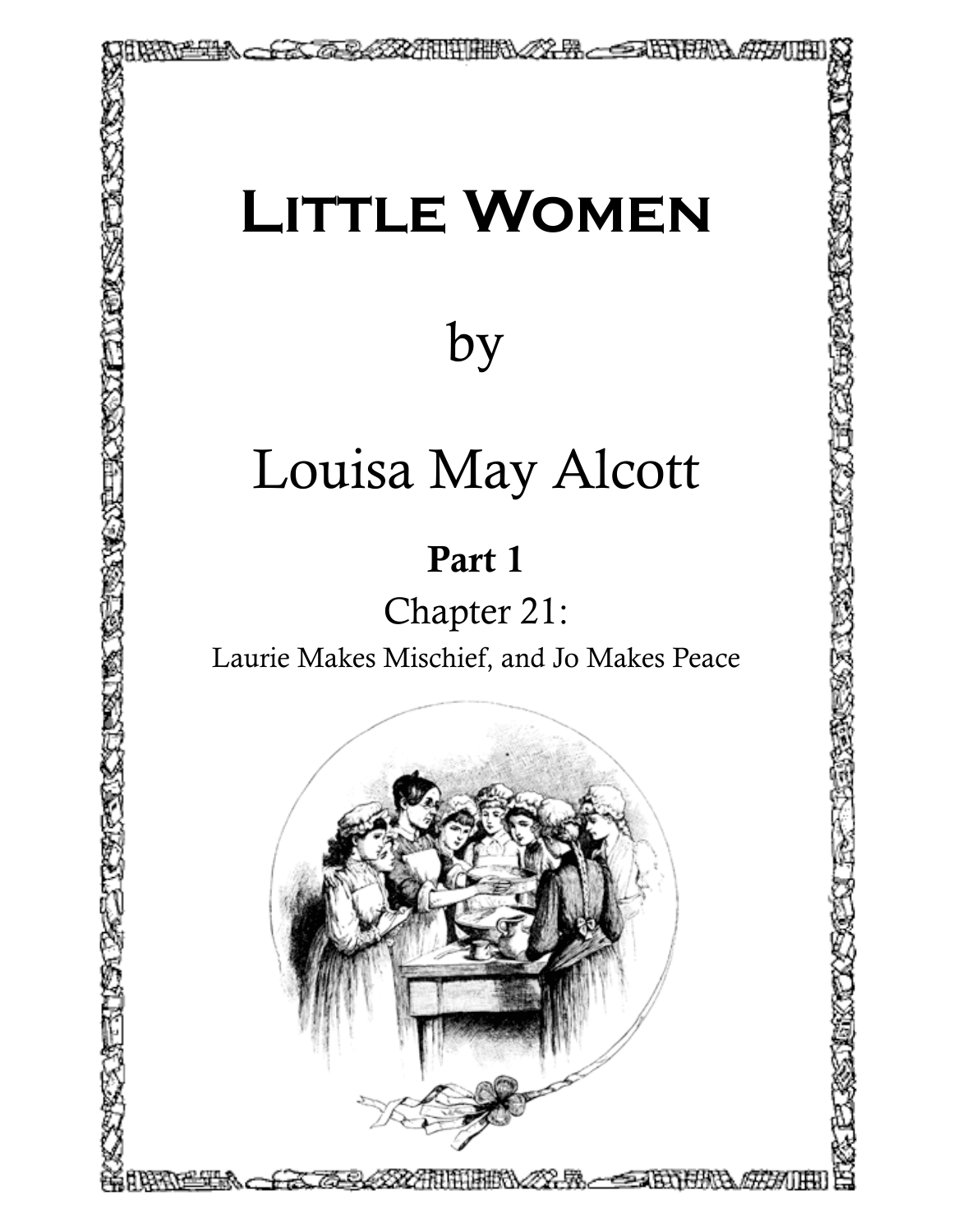Jo's face was a study next day, for the secret rather weighed upon her, and she found it hard not to look mysterious and important. Meg observed it, but did not trouble herself to make inquiries, for she had learned that the best way to manage Jo was by the law of contraries, so she felt sure of being told everything if she did not ask. She was rather surprised, therefore, when the silence remained unbroken, and Jo assumed a patronizing air, which decidedly aggravated Meg, who in turn assumed an air of dignified reserve and devoted herself to her mother. This left Jo to her own devices, for Mrs. March had taken her place as nurse, and bade her rest, exercise, and amuse herself after her long confinement. Amy being gone, Laurie was her only refuge, and much as she enjoyed his society, she rather dreaded him just then, for he was an incorrigible tease, and she feared he would coax the secret from her.

She was quite right, for the mischief–loving lad no sooner suspected a mystery than he set himself to find it out, and led Jo a trying life of it. He wheedled, bribed, ridiculed, threatened, and scolded; affected indifference, that he might surprise the truth from her; declared he knew, then that he didn't care; and at last, by dint of perseverance, he satisfied himself that it concerned Meg and Mr. Brooke. Feeling indignant that he was not taken into his tutor's confidence, he set his wits to work to devise some proper retaliation for the slight.

Meg meanwhile had apparently forgotten the matter and was absorbed in preparations for her father's return, but all of a sudden a change seemed to come over her, and, for a day or two, she was quite unlike herself. She started when spoken to, blushed when looked at, was very quiet, and sat over her sewing, with a timid, troubled look on her face. To her mother's inquiries she answered that she was quite well, and Jo's she silenced by begging to be let alone.

"She feels it in the air––love, I mean––and she's going very fast. She's got most of the symptoms––is twittery and cross, doesn't eat, lies awake, and mopes in corners. I caught her singing that song he gave her, and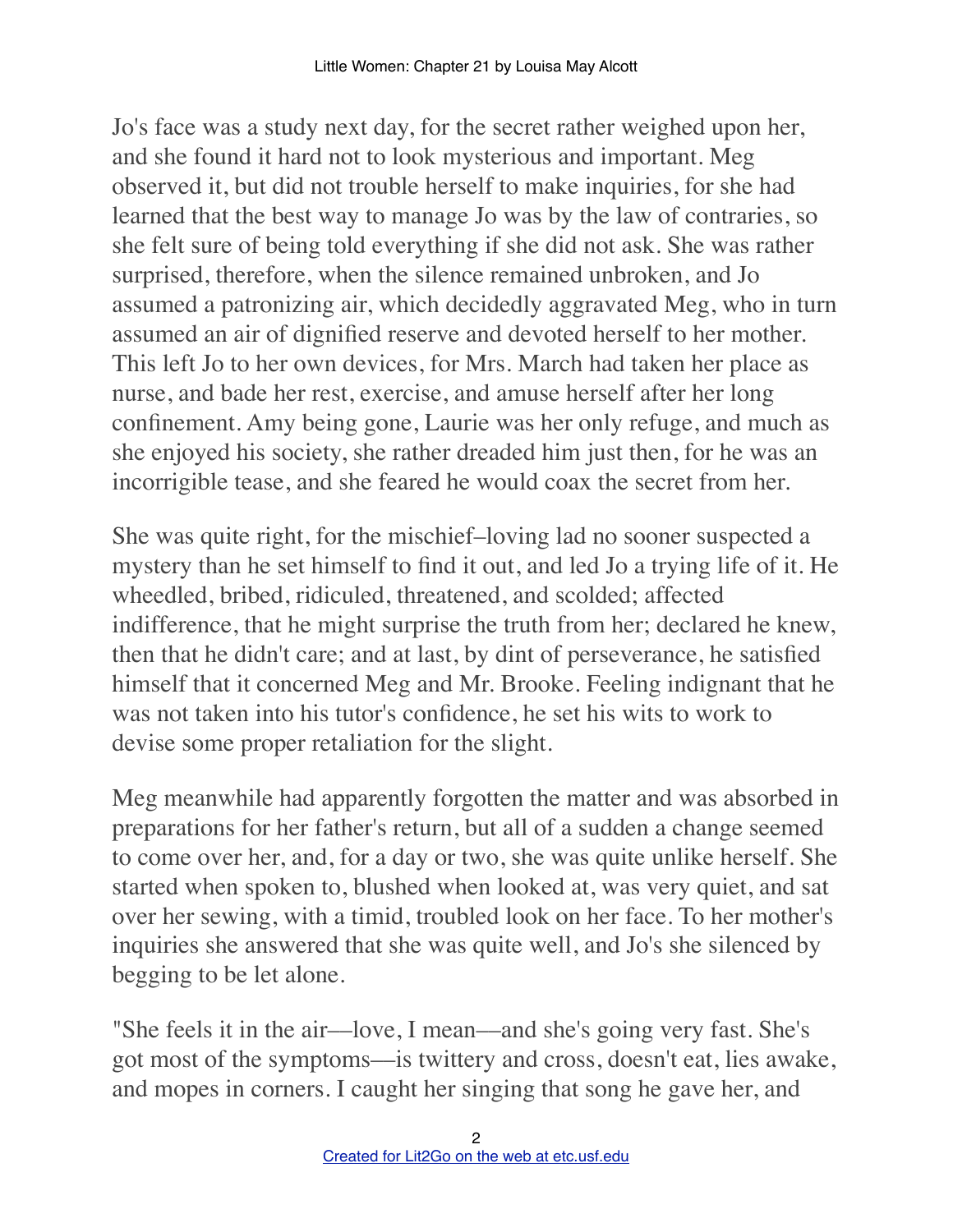once she said 'John', as you do, and then turned as red as a poppy. Whatever shall we do?" said Jo, looking ready for any measures, however violent.

"Nothing but wait. Let her alone, be kind and patient, and Father's coming will settle everything," replied her mother.

"Here's a note to you, Meg, all sealed up. How odd! Teddy never seals mine," said Jo next day, as she distributed the contents of the little post office.

Mrs. March and Jo were deep in their own affairs, when a sound from Meg made them look up to see her staring at her note with a frightened face.

"My child, what is it?" cried her mother, running to her, while Jo tried to take the paper which had done the mischief.

"It's all a mistake, he didn't send it. Oh, Jo, how could you do it?" and Meg hid her face in her hands, crying as if her heart were quite broken.

"Me! I've done nothing! What's she talking about?" cried Jo, bewildered.

Meg's mild eyes kindled with anger as she pulled a crumpled note from her pocket and threw it at Jo, saying reproachfully, "You wrote it, and that bad boy helped you. How could you be so rude, so mean, and cruel to us both?"

Jo hardly heard her, for she and her mother were reading the note, which was written in a peculiar hand.

"My Dearest Margaret,

"I can no longer restrain my passion, and must know my fate before I return. I dare not tell your parents yet, but I think they would consent if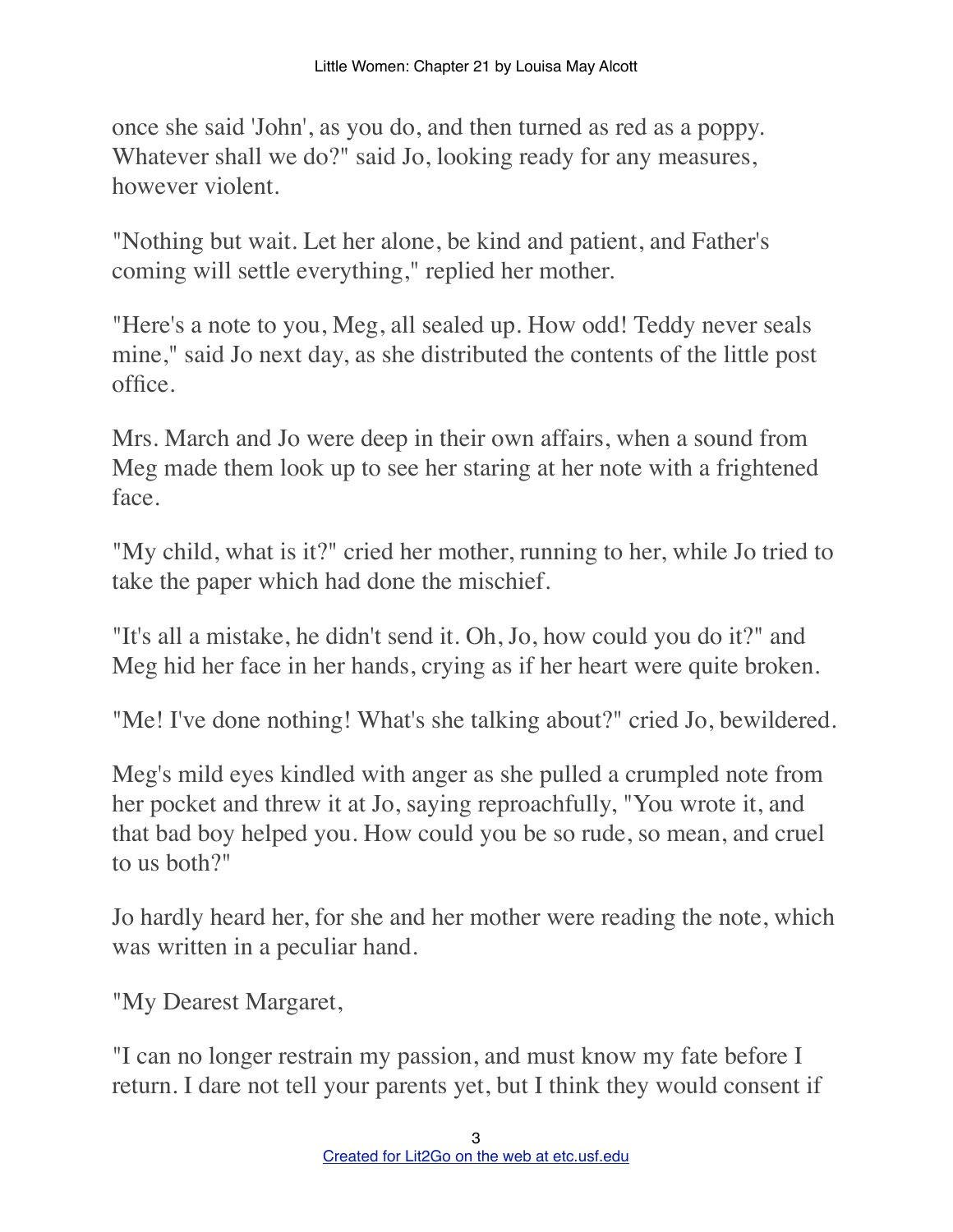they knew that we adored one another. Mr. Laurence will help me to some good place, and then, my sweet girl, you will make me happy. I implore you to say nothing to your family yet, but to send one word of hope through Laurie to,

"Your devoted John."

"Oh, the little villain! That's the way he meant to pay me for keeping my word to Mother. I'll give him a hearty scolding and bring him over to beg pardon," cried Jo, burning to execute immediate justice. But her mother held her back, saying, with a look she seldom wore...

"Stop, Jo, you must clear yourself first. You have played so many pranks that I am afraid you have had a hand in this."

"On my word, Mother, I haven't! I never saw that note before, and don't know anything about it, as true as I live!" said Jo, so earnestly that they believed her. "If I had taken part in it I'd have done it better than this, and have written a sensible note. I should think you'd have known Mr. Brooke wouldn't write such stuff as that," she added, scornfully tossing down the paper.

"It's like his writing," faltered Meg, comparing it with the note in her hand.

"Oh, Meg, you didn't answer it?" cried Mrs. March quickly.

"Yes, I did!" and Meg hid her face again, overcome with shame.

"Here's a scrape! Do let me bring that wicked boy over to explain and be lectured. I can't rest till I get hold of him." And Jo made for the door again.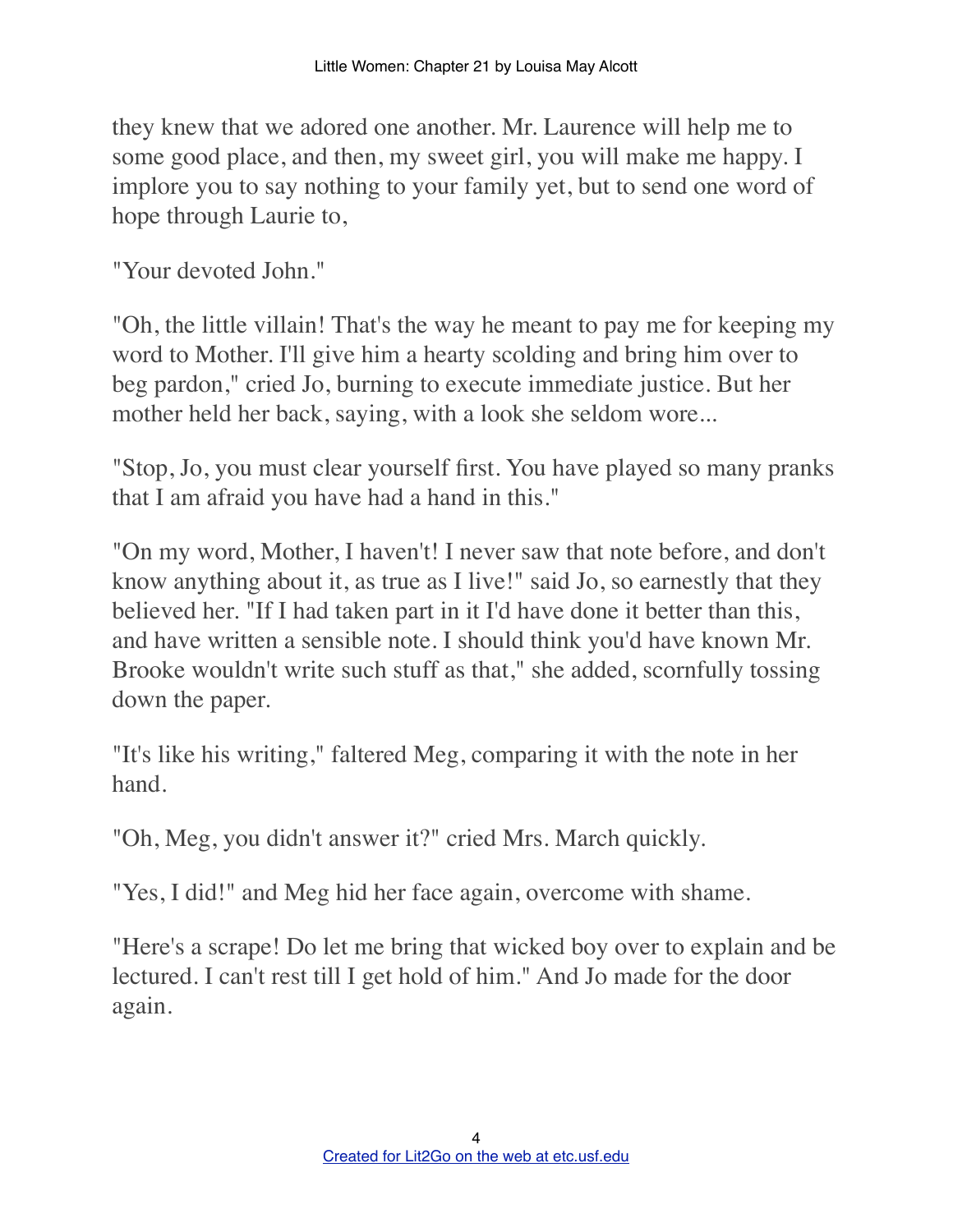"Hush! Let me handle this, for it is worse than I thought. Margaret, tell me the whole story," commanded Mrs. March, sitting down by Meg, yet keeping hold of Jo, lest she should fly off.

"I received the first letter from Laurie, who didn't look as if he knew anything about it," began Meg, without looking up. "I was worried at first and meant to tell you, then I remembered how you liked Mr. Brooke, so I thought you wouldn't mind if I kept my little secret for a few days. I'm so silly that I liked to think no one knew, and while I was deciding what to say, I felt like the girls in books, who have such things to do. Forgive me, Mother, I'm paid for my silliness now. I never can look him in the face again."

"What did you say to him?" asked Mrs. March.

"I only said I was too young to do anything about it yet, that I didn't wish to have secrets from you, and he must speak to father. I was very grateful for his kindness, and would be his friend, but nothing more, for a long while."

Mrs. March smiled, as if well pleased, and Jo clapped her hands, exclaiming, with a laugh, "You are almost equal to Caroline Percy, who was a pattern of prudence! Tell on, Meg. What did he say to that?"

"He writes in a different way entirely, telling me that he never sent any love letter at all, and is very sorry that my roguish sister, Jo, should take liberties with our names. It's very kind and respectful, but think how dreadful for me!"

Meg leaned against her mother, looking the image of despair, and Jo tramped about the room, calling Laurie names. All of a sudden she stopped, caught up the two notes, and after looking at them closely, said decidedly, "I don't believe Brooke ever saw either of these letters. Teddy wrote both, and keeps yours to crow over me with because I wouldn't tell him my secret."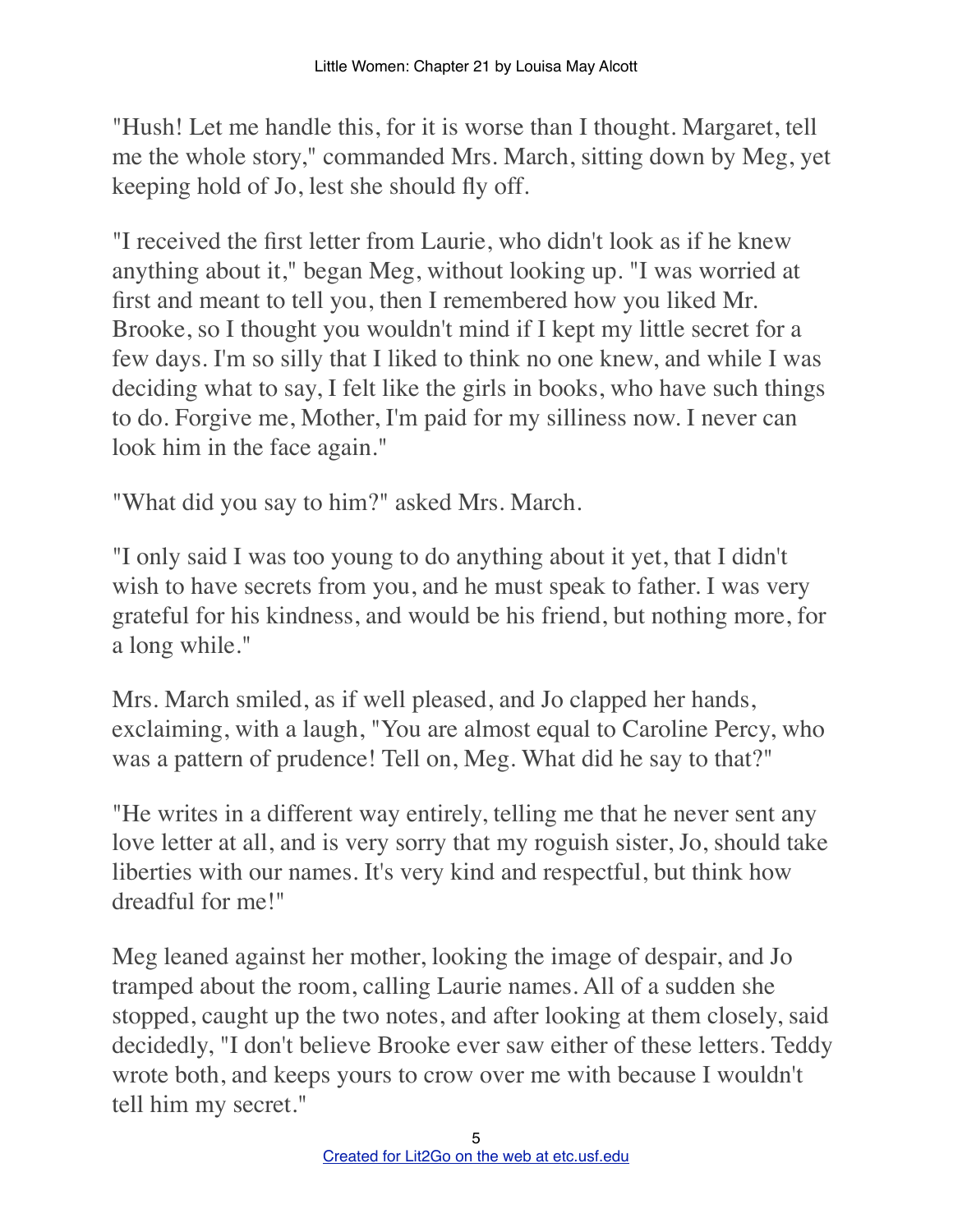"Don't have any secrets, Jo. Tell it to Mother and keep out of trouble, as I should have done," said Meg warningly.

"Bless you, child! Mother told me."

"That will do, Jo. I'll comfort Meg while you go and get Laurie. I shall sift the matter to the bottom, and put a stop to such pranks at once."

Away ran Jo, and Mrs. March gently told Meg Mr. Brooke's real feelings. "Now, dear, what are your own? Do you love him enough to wait till he can make a home for you, or will you keep yourself quite free for the present?"

"I've been so scared and worried, I don't want to have anything to do with lovers for a long while, perhaps never," answered Meg petulantly. "If John doesn't know anything about this nonsense, don't tell him, and make Jo and Laurie hold their tongues. I won't be deceived and plagued and made a fool of. It's a shame!"

Seeing Meg's usually gentle temper was roused and her pride hurt by this mischievous joke, Mrs. March soothed her by promises of entire silence and great discretion for the future. The instant Laurie's step was heard in the hall, Meg fled into the study, and Mrs. March received the culprit alone. Jo had not told him why he was wanted, fearing he wouldn't come, but he knew the minute he saw Mrs. March's face, and stood twirling his hat with a guilty air which convicted him at once. Jo was dismissed, but chose to march up and down the hall like a sentinel, having some fear that the prisoner might bolt. The sound of voices in the parlor rose and fell for half an hour, but what happened during that interview the girls never knew.

When they were called in, Laurie was standing by their mother with such a penitent face that Jo forgave him on the spot, but did not think it wise to betray the fact. Meg received his humble apology, and was much comforted by the assurance that Brooke knew nothing of the joke.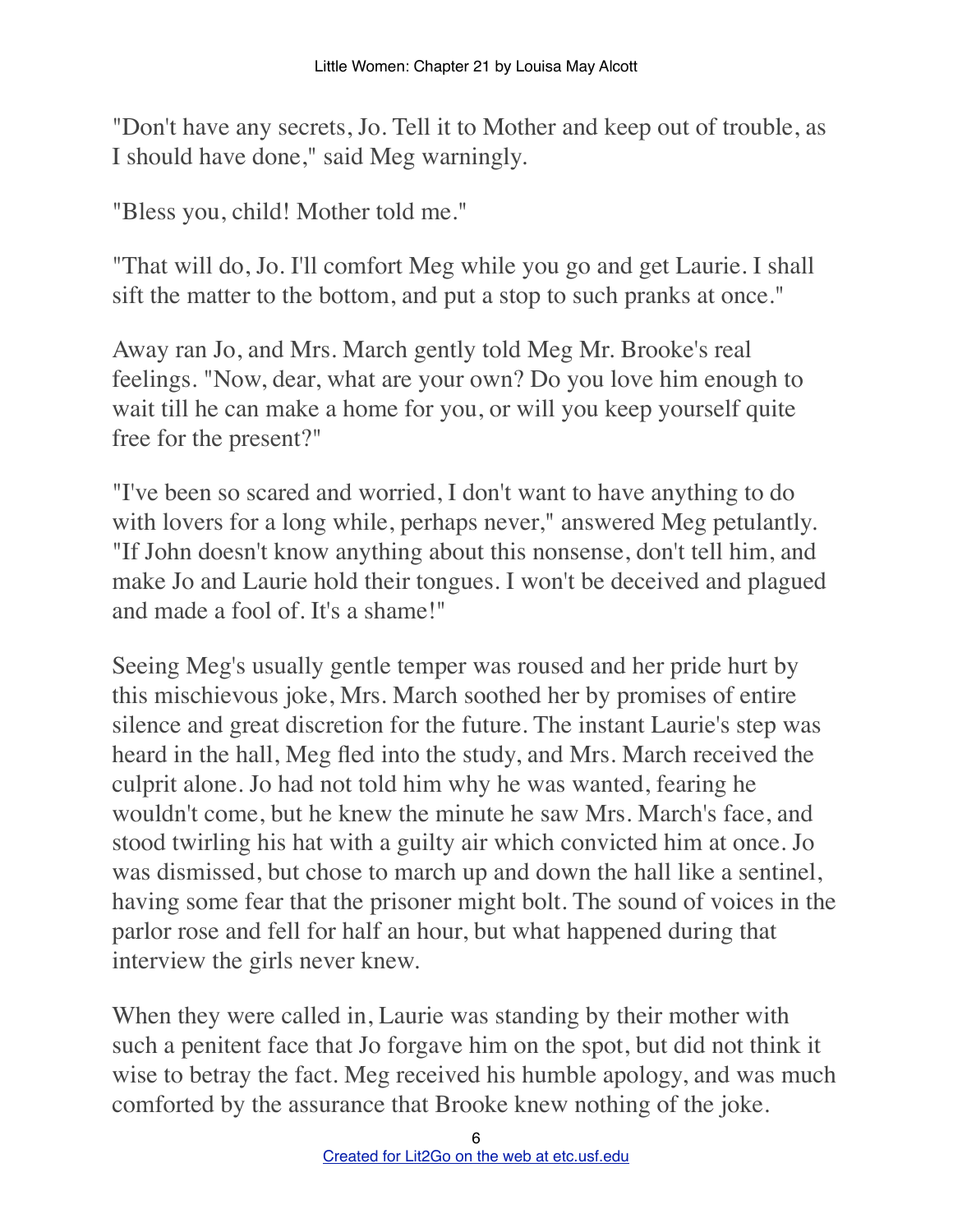"I'll never tell him to my dying day, wild horses shan't drag it out of me, so you'll forgive me, Meg, and I'll do anything to show how out–and–out sorry I am," he added, looking very much ashamed of himself.

"I'll try, but it was a very ungentlemanly thing to do, I didn't think you could be so sly and malicious, Laurie," replied Meg, trying to hide her maidenly confusion under a gravely reproachful air.

"It was altogether abominable, and I don't deserve to be spoken to for a month, but you will, though, won't you?" And Laurie folded his hands together with such and imploring gesture, as he spoke in his irresistibly persuasive tone, that it was impossible to frown upon him in spite of his scandalous behavior.

Meg pardoned him, and Mrs. March's grave face relaxed, in spite of her efforts to keep sober, when she heard him declare that he would atone for his sins by all sorts of penances, and abase himself like a worm before the injured damsel.

Jo stood aloof, meanwhile, trying to harden her heart against him, and succeeding only in primming up her face into an expression of entire disapprobation. Laurie looked at her once or twice, but as she showed no sign of relenting, he felt injured, and turned his back on her till the others were done with him, when he made her a low bow and walked off without a word.

As soon as he had gone, she wished she had been more forgiving, and when Meg and her mother went upstairs, she felt lonely and longed for Teddy. After resisting for some time, she yielded to the impulse, and armed with a book to return, went over to the big house.

"Is Mr. Laurence in?" asked Jo, of a housemaid, who was coming downstairs.

"Yes, Miss, but I don't believe he's seeable just yet."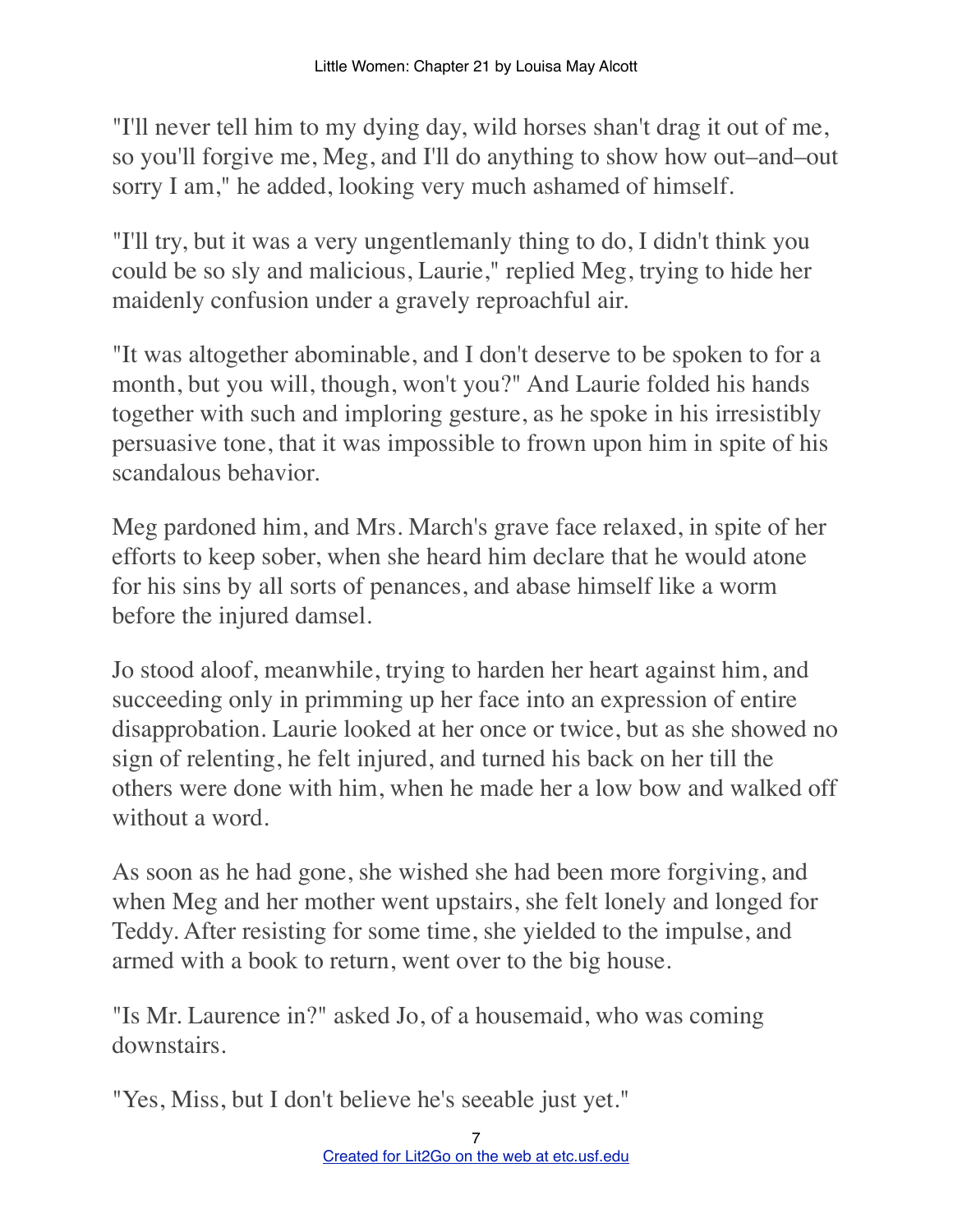"Why not? Is he ill?"

"La, no Miss, but he's had a scene with Mr. Laurie, who is in one of his tantrums about something, which vexes the old gentleman, so I dursn't go nigh him."

"Where is Laurie?"

"Shut up in his room, and he won't answer, though I've been a–tapping. I don't know what's to become of the dinner, for it's ready, and there's no one to eat it."

"I'll go and see what the matter is. I'm not afraid of either of them."

Up went Jo, and knocked smartly on the door of Laurie's little study.

"Stop that, or I'll open the door and make you!" called out the young gentleman in a threatening tone.

Jo immediately knocked again. The door flew open, and in she bounced before Laurie could recover from his surprise. Seeing that he really was out of temper, Jo, who knew how to manage him, assumed a contrite expression, and going artistically down upon her knees, said meekly, "Please forgive me for being so cross. I came to make it up, and can't go away till I have."

"It's all right. Get up, and don't be a goose, Jo," was the cavalier reply to her petition.

"Thank you, I will. Could I ask what's the matter? You don't look exactly easy in your mind."

"I've been shaken, and I won't bear it!" growled Laurie indignantly.

"Who did it?" demanded Jo.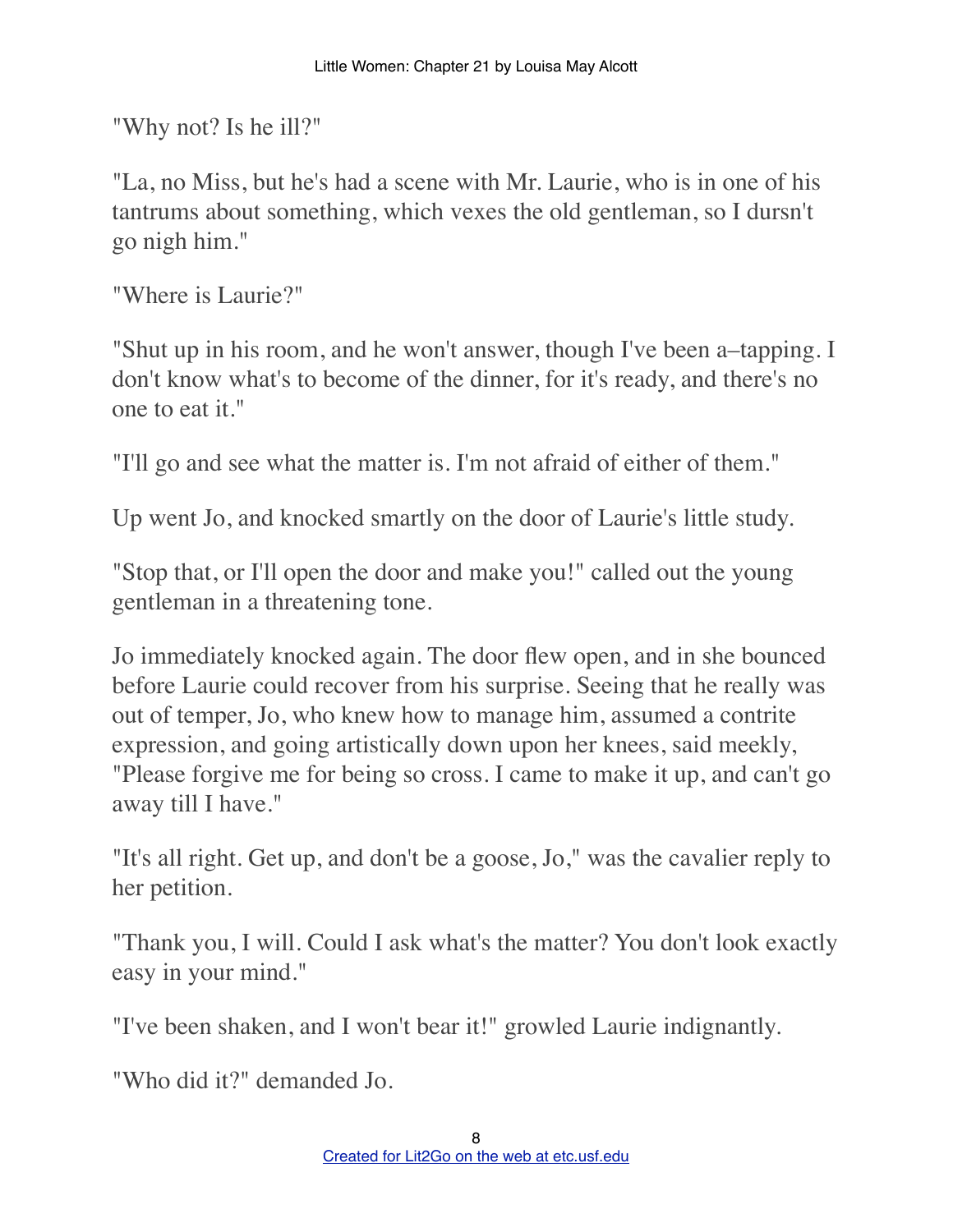"Grandfather. If it had been anyone else I'd have..." And the injured youth finished his sentence by an energetic gesture of the right arm.

"That's nothing. I often shake you, and you don't mind," said Jo soothingly.

"Pooh! You're a girl, and it's fun, but I'll allow no man to shake me!"

"I don't think anyone would care to try it, if you looked as much like a thundercloud as you do now. Why were you treated so?"

"Just because I wouldn't say what your mother wanted me for. I'd promised not to tell, and of course I wasn't going to break my word."

"Couldn't you satisfy your grandpa in any other way?"

"No, he would have the truth, the whole truth, and nothing but the truth. I'd have told my part of the scrape, if I could without bringing Meg in. As I couldn't, I held my tongue, and bore the scolding till the old gentleman collared me. Then I bolted, for fear I should forget myself."

"It wasn't nice, but he's sorry, I know, so go down and make up. I'll help you."

"Hanged if I do! I'm not going to be lectured and pummelled by everyone, just for a bit of a frolic. I was sorry about Meg, and begged pardon like a man, but I won't do it again, when I wasn't in the wrong."

"He didn't know that."

"He ought to trust me, and not act as if I was a baby. It's no use, Jo, he's got to learn that I'm able to take care of myself, and don't need anyone's apron string to hold on by."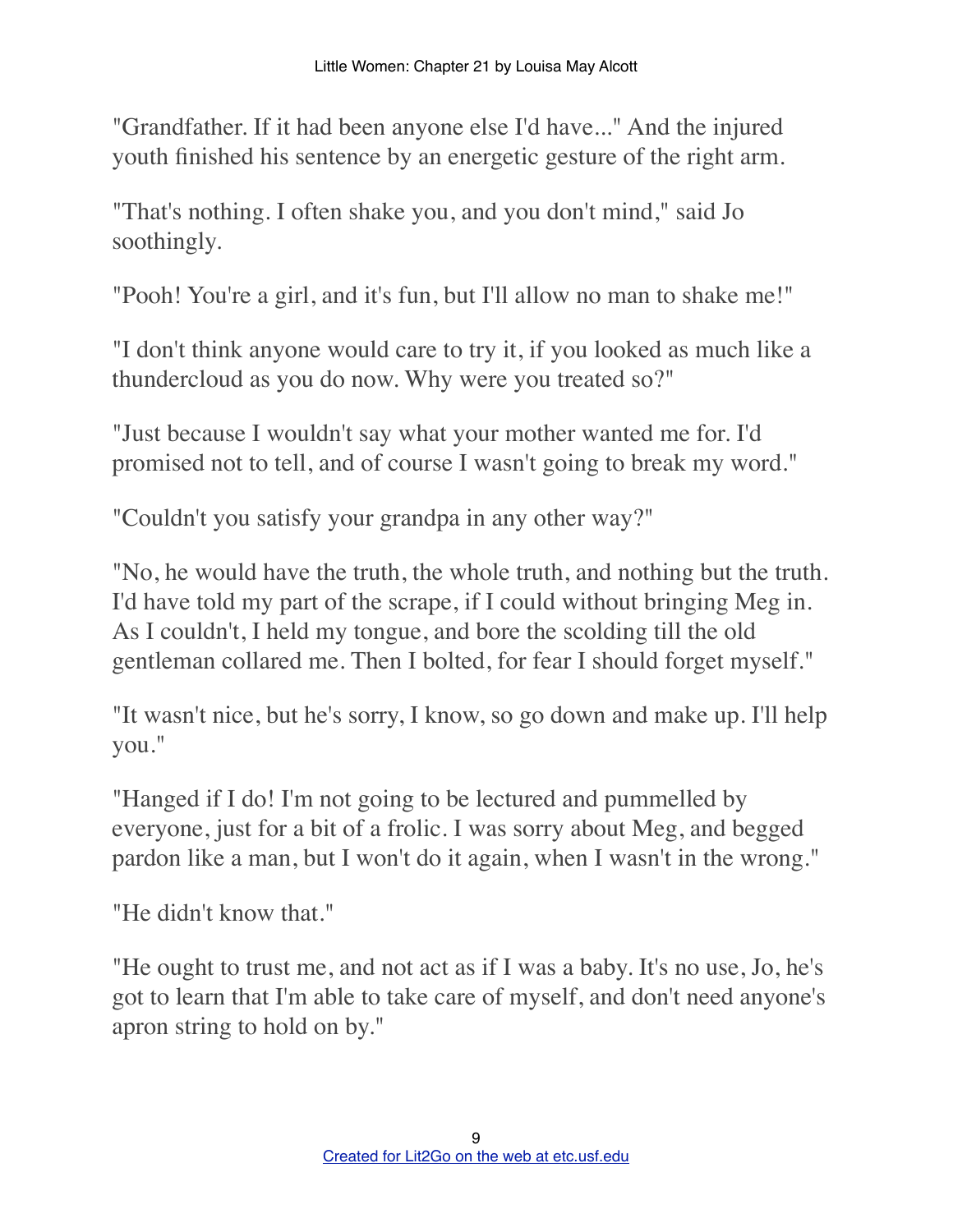"What pepper pots you are!" sighed Jo. "How do you mean to settle this affair?"

"Well, he ought to beg pardon, and believe me when I say I can't tell him what the fuss's about."

"Bless you! He won't do that."

"I won't go down till he does."

"Now, Teddy, be sensible. Let it pass, and I'll explain what I can. You can't stay here, so what's the use of being melodramatic?"

"I don't intend to stay here long, anyway. I'll slip off and take a journey somewhere, and when Grandpa misses me he'll come round fast enough."

"I dare say, but you ought not to go and worry him."

"Don't preach. I'll go to Washington and see Brooke. It's gay there, and I'll enjoy myself after the troubles."

"What fun you'd have! I wish I could run off too," said Jo, forgetting her part of mentor in lively visions of martial life at the capital.

"Come on, then! Why not? You go and surprise your father, and I'll stir up old Brooke. It would be a glorious joke. Let's do it, Jo. We'll leave a letter saying we are all right, and trot off at once. I've got money enough. It will do you good, and no harm, as you go to your father."

For a moment Jo looked as if she would agree, for wild as the plan was, it just suited her. She was tired of care and confinement, longed for change, and thoughts of her father blended temptingly with the novel charms of camps and hospitals, liberty and fun. Her eyes kindled as they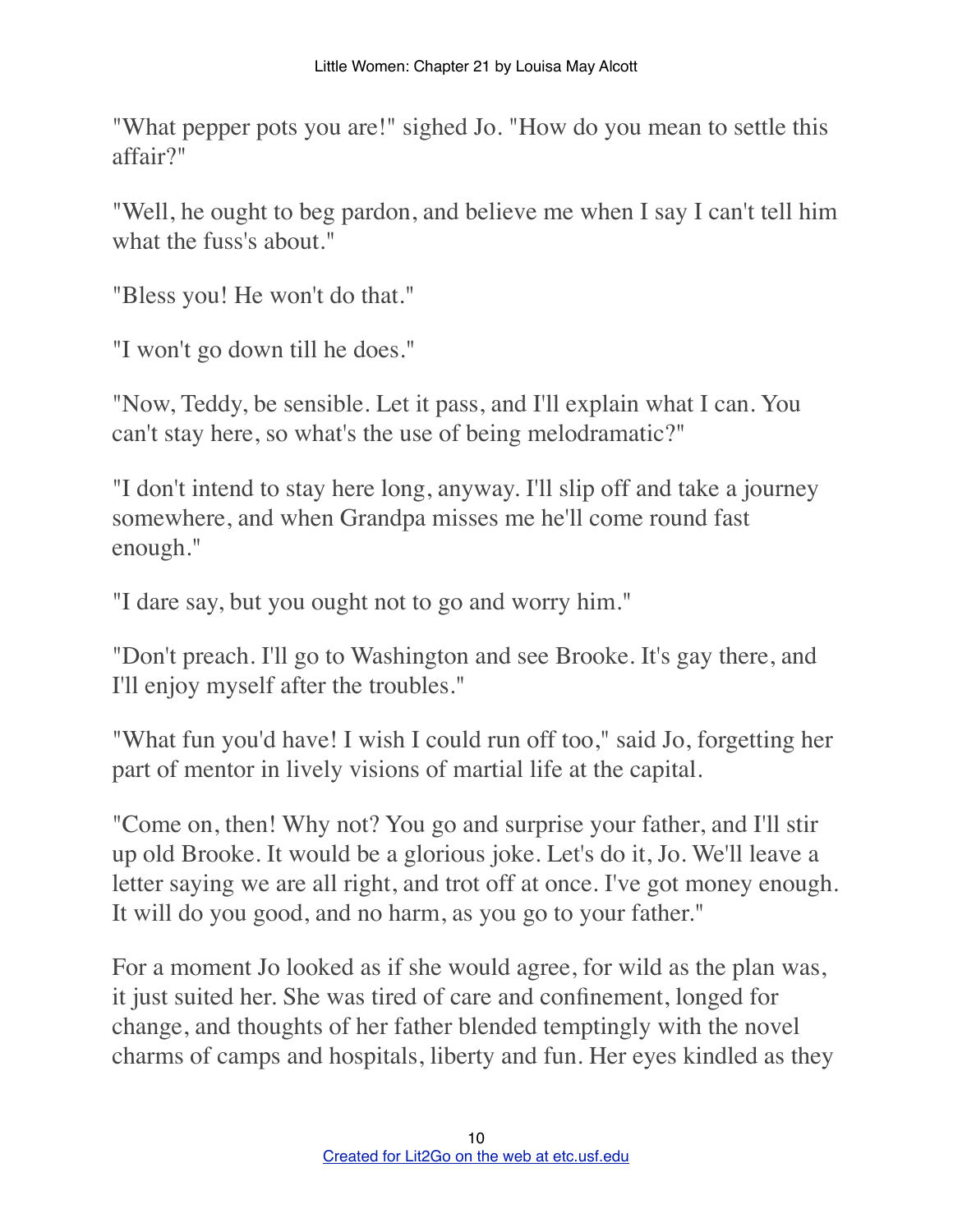turned wistfully toward the window, but they fell on the old house opposite, and she shook her head with sorrowful decision.

"If I was a boy, we'd run away together, and have a capital time, but as I'm a miserable girl, I must be proper and stop at home. Don't tempt me, Teddy, it's a crazy plan."

"That's the fun of it," began Laurie, who had got a willful fit on him and was possessed to break out of bounds in some way.

"Hold your tongue!" cried Jo, covering her ears. "'Prunes and prisms' are my doom, and I may as well make up my mind to it. I came here to moralize, not to hear things that make me skip to think of."

"I know Meg would wet–blanket such a proposal, but I thought you had more spirit," began Laurie insinuatingly.

"Bad boy, be quiet! Sit down and think of your own sins, don't go making me add to mine. If I get your grandpa to apologize for the shaking, will you give up running away?" asked Jo seriously.

"Yes, but you won't do it," answered Laurie, who wished to make up, but felt that his outraged dignity must be appeased first.

"If I can manage the young one, I can the old one," muttered Jo, as she walked away, leaving Laurie bent over a railroad map with his head propped up on both hands.

"Come in!" and Mr. Laurence's gruff voice sounded gruffer than ever, as Jo tapped at his door.

"It's only me, Sir, come to return a book," she said blandly, as she entered.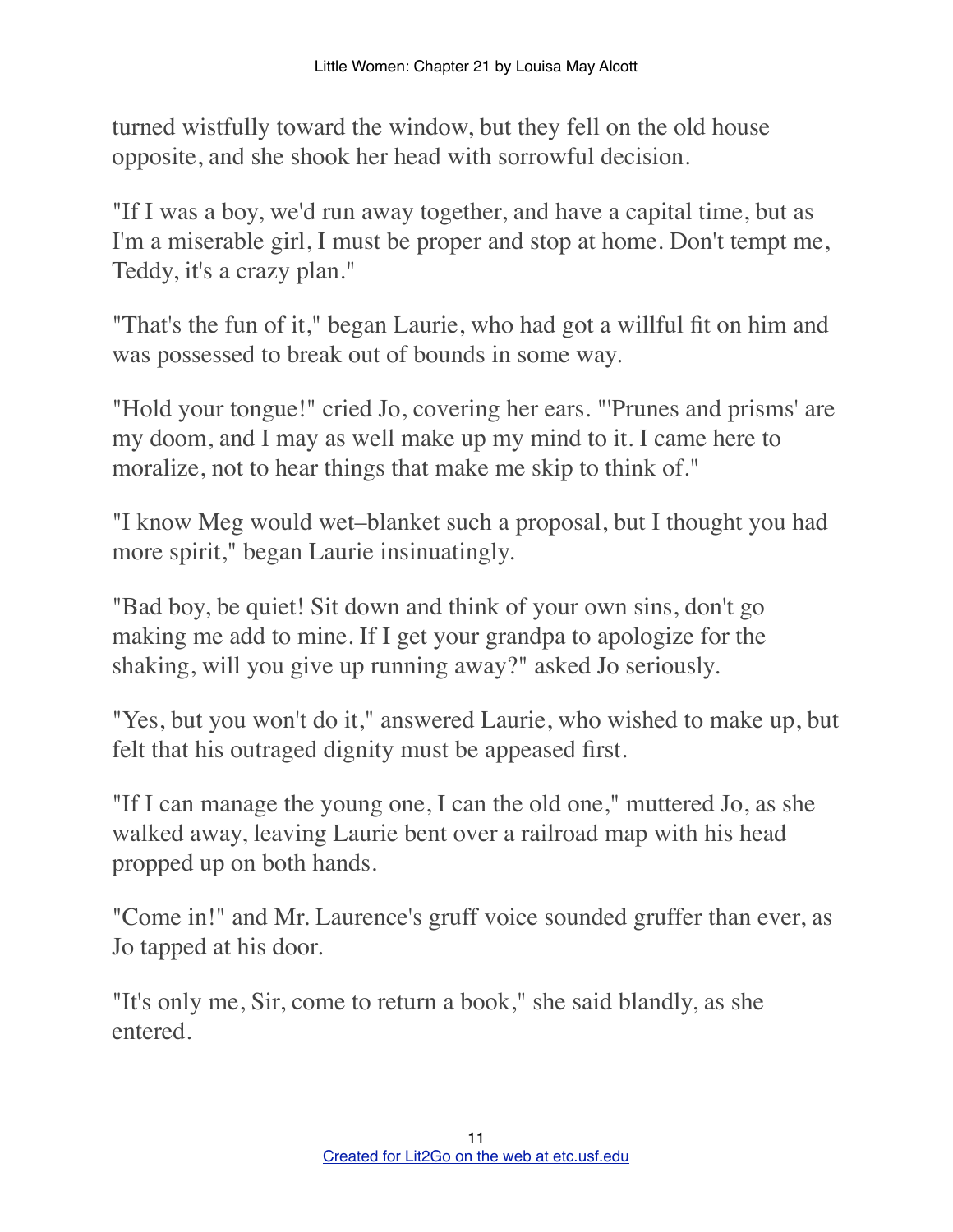"Want any more?" asked the old gentleman, looking grim and vexed, but trying not to show it.

"Yes, please. I like old Sam so well, I think I'll try the second volume," returned Jo, hoping to propitiate him by accepting a second dose of Boswell's Johnson, as he had recommended that lively work.

The shaggy eyebrows unbent a little as he rolled the steps toward the shelf where the Johnsonian literature was placed. Jo skipped up, and sitting on the top step, affected to be searching for her book, but was really wondering how best to introduce the dangerous object of her visit. Mr. Laurence seemed to suspect that something was brewing in her mind, for after taking several brisk turns about the room, he faced round on her, speaking so abruptly that Rasselas tumbled face downward on the floor.

"What has that boy been about? Don't try to shield him. I know he has been in mischief by the way he acted when he came home. I can't get a word from him, and when I threatened to shake the truth out of him he bolted upstairs and locked himself into his room."

"He did wrong, but we forgave him, and all promised not to say a word to anyone," began Jo reluctantly.

"That won't do. He shall not shelter himself behind a promise from you softhearted girls. If he's done anything amiss, he shall confess, beg pardon, and be punished. Out with it, Jo. I won't be kept in the dark."

Mr. Laurence looked so alarming and spoke so sharply that Jo would have gladly run away, if she could, but she was perched aloft on the steps, and he stood at the foot, a lion in the path, so she had to stay and brave it out.

"Indeed, Sir, I cannot tell. Mother forbade it. Laurie has confessed, asked pardon, and been punished quite enough. We don't keep silence to shield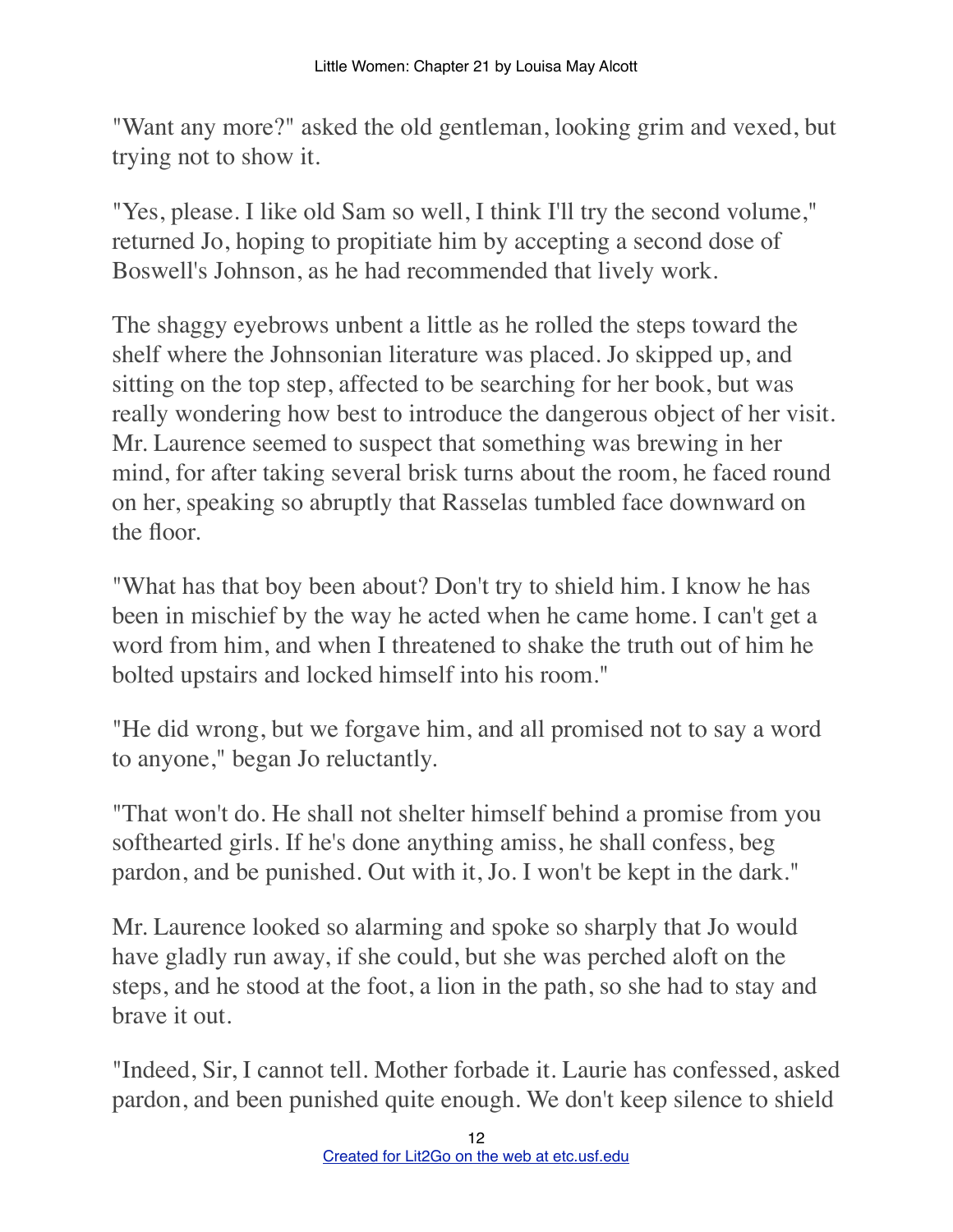him, but someone else, and it will make more trouble if you interfere. Please don't. It was partly my fault, but it's all right now. So let's forget it, and talk about the *Rambler* or something pleasant."

"Hang the *Rambler!* Come down and give me your word that this harum–scarum boy of mine hasn't done anything ungrateful or impertinent. If he has, after all your kindness to him, I'll thrash him with my own hands."

The threat sounded awful, but did not alarm Jo, for she knew the irascible old gentleman would never lift a finger against his grandson, whatever he might say to the contrary. She obediently descended, and made as light of the prank as she could without betraying Meg or forgetting the truth.

"Hum... ha... well, if the boy held his tongue because he promised, and not from obstinacy, I'll forgive him. He's a stubborn fellow and hard to manage," said Mr. Laurence, rubbing up his hair till it looked as if he had been out in a gale, and smoothing the frown from his brow with an air of relief.

"So am I, but a kind word will govern me when all the king's horses and all the king's men couldn't," said Jo, trying to say a kind word for her friend, who seemed to get out of one scrape only to fall into another.

"You think I'm not kind to him, hey?" was the sharp answer.

"Oh, dear no, Sir. You are rather too kind sometimes, and then just a trifle hasty when he tries your patience. Don't you think you are?"

Jo was determined to have it out now, and tried to look quite placid, though she quaked a little after her bold speech. To her great relief and surprise, the old gentleman only threw his spectacles onto the table with a rattle and exclaimed frankly, "You're right, girl, I am! I love the boy,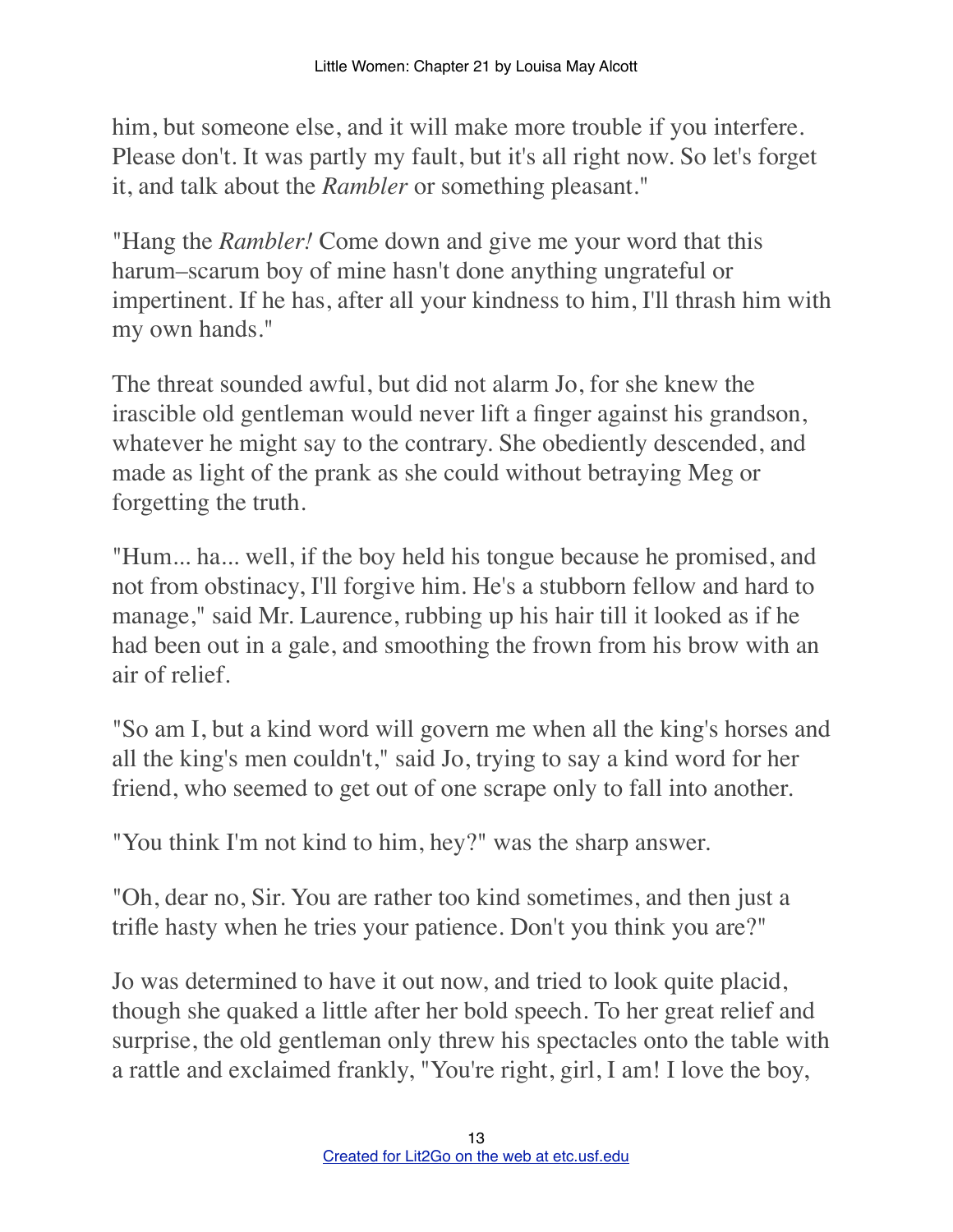but he tries my patience past bearing, and I know how it will end, if we go on so."

"I'll tell you, he'll run away." Jo was sorry for that speech the minute it was made. She meant to warn him that Laurie would not bear much restraint, and hoped he would be more forebearing with the lad.

Mr. Laurence's ruddy face changed suddenly, and he sat down, with a troubled glance at the picture of a handsome man, which hung over his table. It was Laurie's father, who had run away in his youth, and married against the imperious old man's will. Jo fancied he remembered and regretted the past, and she wished she had held her tongue.

"He won't do it unless he is very much worried, and only threatens it sometimes, when he gets tired of studying. I often think I should like to, especially since my hair was cut, so if you ever miss us, you may advertise for two boys and look among the ships bound for India."

She laughed as she spoke, and Mr. Laurence looked relieved, evidently taking the whole as a joke.

"You hussy, how dare you talk in that way? Where's your respect for me, and your proper bringing up? Bless the boys and girls! What torments they are, yet we can't do without them," he said, pinching her cheeks good–humoredly. "Go and bring that boy down to his dinner, tell him it's all right, and advise him not to put on tragedy airs with his grandfather. I won't bear it."

"He won't come, Sir. He feels badly because you didn't believe him when he said he couldn't tell. I think the shaking hurt his feelings very much."

Jo tried to look pathetic but must have failed, for Mr. Laurence began to laugh, and she knew the day was won.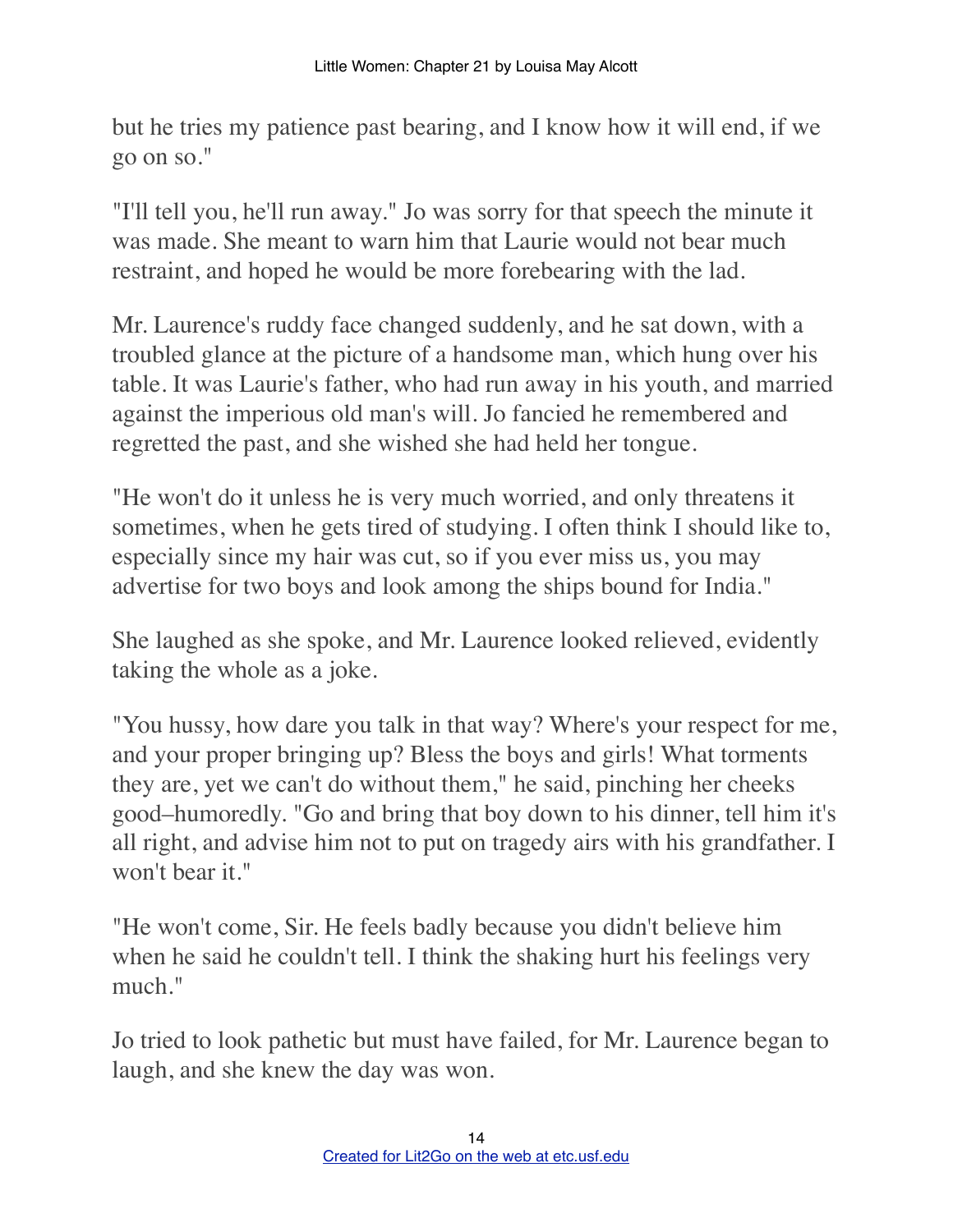"I'm sorry for that, and ought to thank him for not shaking me, I suppose. What the dickens does the fellow expect?" and the old gentleman looked a trifle ashamed of his own testiness.

"If I were you, I'd write him an apology, Sir. He says he won't come down till he has one, and talks about Washington, and goes on in an absurd way. A formal apology will make him see how foolish he is, and bring him down quite amiable. Try it. He likes fun, and this way is better than talking. I'll carry it up, and teach him his duty."

Mr. Laurence gave her a sharp look, and put on his spectacles, saying slowly, "You're a sly puss, but I don't mind being managed by you and Beth. Here, give me a bit of paper, and let us have done with this nonsense."

The note was written in the terms which one gentleman would use to another after offering some deep insult. Jo dropped a kiss on the top of Mr. Laurence's bald head, and ran up to slip the apology under Laurie's door, advising him through the keyhole to be submissive, decorous, and a few other agreeable impossibilities. Finding the door locked again, she left the note to do its work, and was going quietly away, when the young gentleman slid down the banisters, and waited for her at the bottom, saying, with his most virtuous expression of countenance, "What a good fellow you are, Jo! Did you get blown up?" he added, laughing.

"No, he was pretty mild, on the whole."

"Ah! I got it all round. Even you cast me off over there, and I felt just ready to go to the deuce," he began apologetically.

"Don't talk that way, turn over a new leaf and begin again, Teddy, my son."